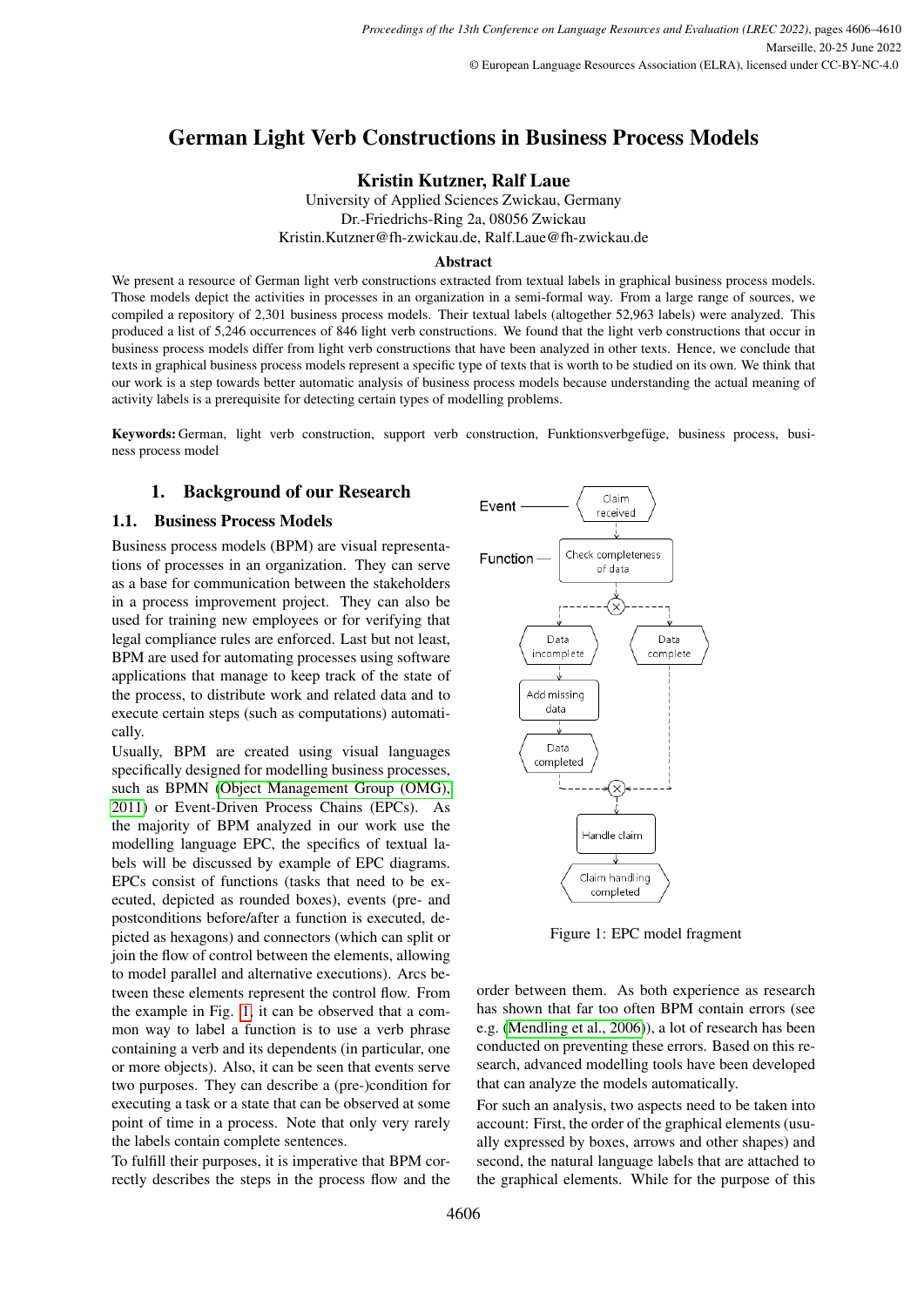work, the formal analysis of the graphical elements is out of scope, we will shortly discuss existing approaches for analyzing the textual labels. In [\(Laue et](#page-4-2) [al., 2016\)](#page-4-2), the textual descriptions of tasks in BPM are analyzed in order to detect several potential modelling problems such as:

- tasks that are described too vaguely,
- tasks for which it is likely that their execution is modelled in the wrong order (e.g. "send something" takes place before "pack something"),
- contradicting tasks that can be executed at the same time (e.g. "accept proposal" is executed as well as "deny proposal").

It is easy to see that for this kind of analysis, it is necessary to derive the type of activity (something as "to send", "to measure" or "to deny", i.e. something expressed by a verb) as well as its dependents (most importantly, an object that is expressed by a noun) from the task labels. A common modelling guideline suggests to label tasks in verb-object style, and there exist approaches such as [\(Leopold et al., 2013\)](#page-4-3) to analyze models automatically and to make the modeller aware of task labels that do not conform to this style.

Working on the analysis of BPM in German, light verb constructions constitute a major challenge. For example, a naive analysis by means of POS tagging would come to the conclusion that if a function is labeled by the phrase *Einblick nehmen* (to gain insight), it would be the Verb *nehmen* (to take) that describes the type of activity while *Einblick* is the affected object. While this is grammatically correct, in fact no information at all is given about the affected object of the business process activity. This makes the analysis of BPM much more complicated – rightfully, [\(Sag et al., 2002\)](#page-4-4) state that light verb constructions and other multiword expressions can be a "pain in the neck for NLP".

Given the fact that such constructions appear quite frequently in German business process models (more detailed statements about the frequency will follow below), we had reason to study the light verb constructions in German BPM in order to analyze those models.

#### 1.2. Light Verb Constructions

There is no generally accepted definition of the term "light verb construction" (LVC) or the term "Funk-tionsverbgefüge" in German [\(van Pottelberge, 2008;](#page-4-5) [Harm, 2021\)](#page-4-6). Existing definitions have in common that they refer to a collocation where a verb – the light verb (also called function verb or support verb)  $-$  is a main verb that has lost most of its concrete lexical semantics. It is not mainly the verb but its collocate that describes an action. Some authors (such as [\(Krenn, 2008\)](#page-4-7)) restrict the collocates that form a LVC together with the verb to predicative nouns which is also the usual definition of the German term "Funktionsverbgefüge" (see [\(van Pottelberge, 2008\)](#page-4-5)). For the purpose of our paper, we use a wider definition and consider (prepositiondeterminer)-verb-noun collocations (*Bericht erstatten*

= to report) as well as (preposition-determiner)-verbadjective collocations (*geboten sein* = to be imperative). In addition, we also list phrases where a nominalized verb (to be more specific: *nomen actionis*) occurs together with words such as "execute", "do", "undertake" (in German e.g. *durchführen*, *ausführen*, *vollziehen*, *vornehmen*, etc.). Finally, our list contains phrases such as *Kopie anfertigen* (to make a copy). While this is a normal verb phrase consisting of verb and object, the object explains the action more specifically than the verb, and the phrase could be replaced by the verb *kopieren* (to copy).

We did, however, not include phrases such as *Prüfung beginnen* (to start an examination), i.e. cases where the verb indicates whether an activity starts/is started, an activity is carried on or an activity ends/is ended. These phrases do not describe the action itself (to start an examination is not equal to the verb to examine) and, therefore, should be considered separately.

## 2. Related Resources

[\(Krenn, 2008\)](#page-4-7) provides a data set of preposition-nounverb combinations that have been extracted from the Frankfurter Rundschau corpus. 549 of them have been classified (by means of manual annotation) as LVC and 600 as figurative expressions.

(Marušić, 2015; Marušić, 2018) analyzed  $10$  business reports from large German corporate groups. 7,327 occurrences of LVC were extracted from 37,982 sentences. An interesting observation from this study was that for 13.9% of those LVC, no synonymous verb exists that could replace the LVC. Furthermore, it was found that the frequency of LVC in this type of texts is substantially higher than frequencies known from texts in other corpora.

[\(Bruker, 2013\)](#page-4-10) compiled a list of more than 2,000 German LVC from an extensive corpus analysis that included the TIGER and DWDS corpus.

[\(Kamber, 2008\)](#page-4-11) used a corpus of 52 editions of the German news magazine "Der Spiegel" published in 1997 (5 mio words) and a corpus containing articles from the Swiss daily newspaper "Tages-Anzeiger" (1996- 2000, 61 mio words) for extracting a list of the 10 most frequent LVC for each of the 10 support verbs *setzen, stellen, stehen, nehmen, bringen, kommen, geraten, gehen, sich befinden* and *bleiben*. Kamber's research is motivated by the desire to teach German light verb constructions to non-native speakers.

## 3. Research Design

To identify which LVC are used in BPM, we used a three-staged research design. To start with, we collected and extracted BPM (Stage 1) before preparing a model text corpus in Stage 2. Finally, based on the resulting corpus, we manually identified and catalogued LVC (Stage 3).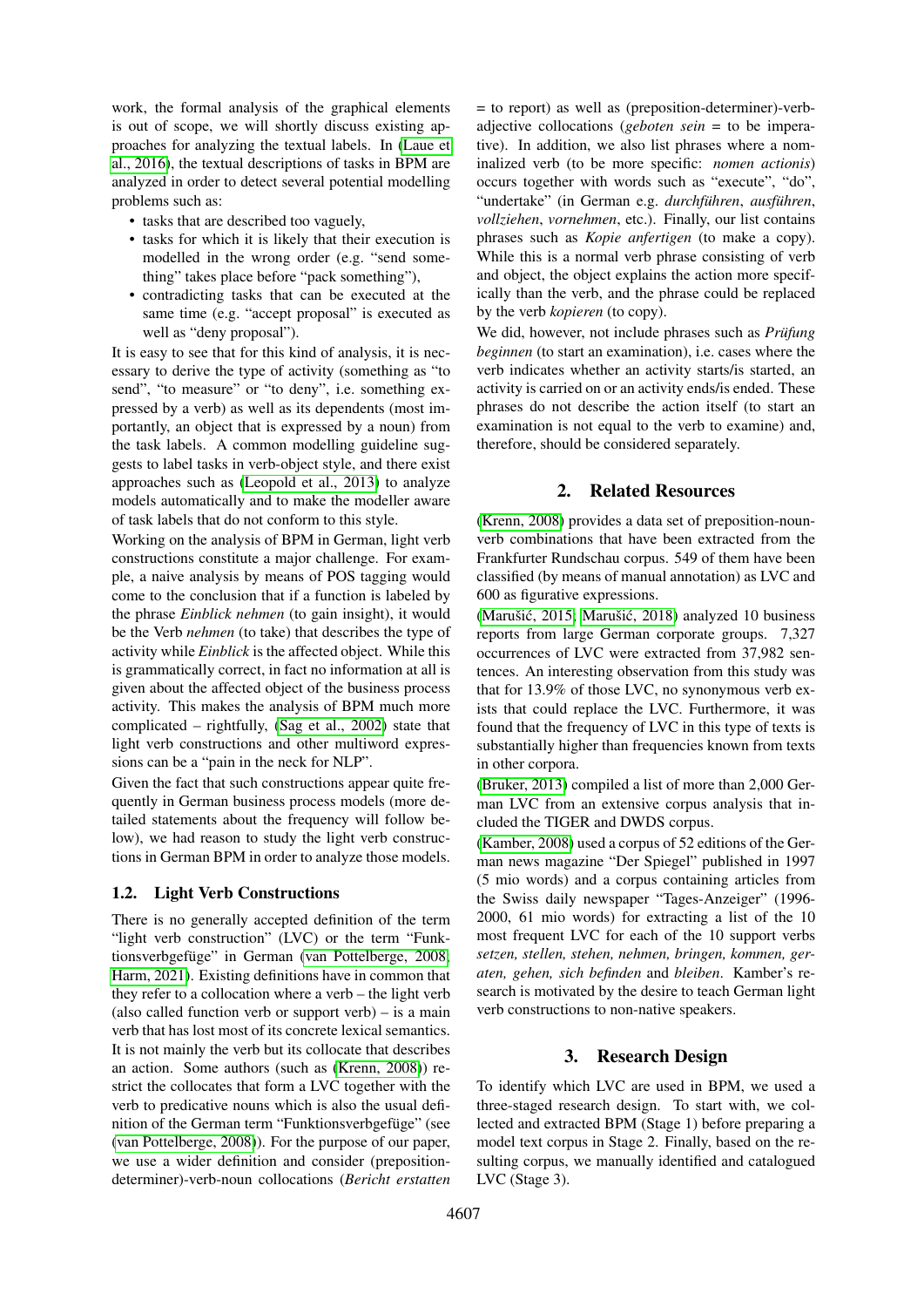|                               | <epc-corpus><br/><epc id="001" model=""></epc></epc-corpus> |                                                                                                                                                                    |             |                                           |
|-------------------------------|-------------------------------------------------------------|--------------------------------------------------------------------------------------------------------------------------------------------------------------------|-------------|-------------------------------------------|
| original text<br>of the event | <br>i ist<br>informiert<br>                                 | <event 7="" i="" id="94" nrtokens="3" nrwords="3"><br/>Finanzabteilung Finanzabteilung NN   lemmatized text<br/>i sein<br/><math>\vdots</math> informieren</event> | <b>VVPP</b> | <b>VAFIN</b> of the event<br>and POS      |
| the function prüfen           | <br><br>                                                    | <function 11="" i="" id="94" nrtokens="2" nrwords="2"><br/>original text of <b>Verfügbarkeit Verfügbarkeit</b> NN <i>lemmatized text</i><br/>prüfen</function>     |             | <b>VVINF</b> : of the function<br>and POS |

<span id="page-2-1"></span>Figure 2: Extraction of the prepared business process model corpus

Stage 1: Collecting and extracting business process models Firstly, we searched for BPM in all sources that were available to us. We decided to include models drawn in the modeling language Event-Driven Process Chain (EPC) [\(Scheer et al., 2005\)](#page-4-12), a widely used language for representing business processes. Doing so, we selected 2,301 German BPM from public repositories, textbooks, scientific papers, student papers and real-world projects:

- 604 models from the SAP R/3 reference model [\(Keller and Detering, 1996\)](#page-4-13), a widespread business reference model
- 393 models from the repository of the BPM Academic Initiative [\(Kunze et al., 2012\)](#page-4-14)
- 349 models from 17 real-world projects
- 329 models from 26 textbooks
- 210 models from 12 bachelor, 3 master and 43 diploma theses and 10 term papers
- 106 models from 17 various resources found on the internet (not belonging to any of the other categories)
- 83 models from 43 published scientific papers
- 54 students' solutions to university exercises
- 52 models from 13 PhD theses
- 39 models from a German process sharing platform for public administration processes [\(Eid-](#page-4-15)[Sabbagh et al., 2011\)](#page-4-15)
- 38 models from the publicly available repository of the process modelling tool Oryx [\(Decker et al.,](#page-4-16) [2008\)](#page-4-16)
- 22 models from 11 university lecture notes
- 14 models from 3 technical manuals
- 6 models that come as examples with the process modelling tool ARIS Toolset
- 2 models that have been published as a challenge in a workshop dealing with computer-supported correction of BPM

The selected models were extracted from the sources. If the models were available in print only, a computerreadable file has been created using the modelling tool bflow\* Toolbox<sup>[1](#page-2-0)</sup>. Depending on the source, the models

were available in different file formats (e.g. .epc, .xml, .epml), which were then converted into one uniform file format.

Stage 2: Preparing a text corpus To prepare a text corpus, we implemented Python scripts that used the Natural Language Toolkit (NLTK). As a first step, we checked whether the data set contained data extractionrelated noise and cleaned the text (e.g. by applying the same character encoding for mutated vowels). Then, the textual labels of functions and events were extracted and split into tokens by using the NLTK tokenizer package. Based on the tokens, we performed lemmatization and part-of-speech (POS) tagging using the Hanover Tagger which supports annotations based both on heuristics and on hidden Markov models of German morphology [\(Wartena, 2019\)](#page-4-17). In addition, we determined the number of tokens and words of each function and event. Subsequently, we prepared an annotated BPM corpus by listing the textual labels of functions and events with their respective linguistic annotations for each model (see Fig. [2\)](#page-2-1).

Stage 3: Investigating the text corpus and identifying light verb constructions In stage 3, we generated a list of all verbs identified in the corpus, together with the text passages of functions and events in which the verbs occurred. We manually inspected the list to identify and collect LVC. This manual inspection was done independently by both authors of his paper. If the authors came to different conclusions on whether a phrase should be included, each case was discussed until consensus was reached. Doing so, we built the resource of German light verb constructions in business process models which consists of three columns: a light verb (column 1), an identified LVC (column 2) and a corresponding full verb if available (column 3). For example, the light verb *stellen* (to put) is assigned to the LVC *Antrag stellen* (to submit a request) and the corresponding full verb *beantragen* (to request)<sup>[2](#page-2-2)</sup>. There are several cases where more than one full verb could be assigned, and we make no claim that our choice is always the best one. In total, we manually analyzed 30,384 text passages and identified 846 different LVC. Finally, we determined the frequency distribution of light verb constructions in our text corpus<sup>[3](#page-2-3)</sup> and identified a total of  $5,246$  $5,246$  $5,246$  light verbs  $4$ .

## 4. Quantitative Statistics

Altogether the 2,301 EPC models contained 31,867 events and 21,096 functions. This means that on average, an EPC has 13.85 events and 9.17 functions. The event labels contained on average 3.46 tokens, the function labels 3.15 tokens. The longest event label had 22

<span id="page-2-0"></span><sup>1</sup> http://www.bflow.org

<span id="page-2-2"></span><sup>&</sup>lt;sup>2</sup> see file 01\_light\_verb\_constructions\_ordered.txt in our resource.

<span id="page-2-4"></span><span id="page-2-3"></span><sup>&</sup>lt;sup>3</sup> see file 02\_light\_verb\_constructions\_frequencies.txt

<sup>4</sup> see file 03 light verb construction instances found in corpus.txt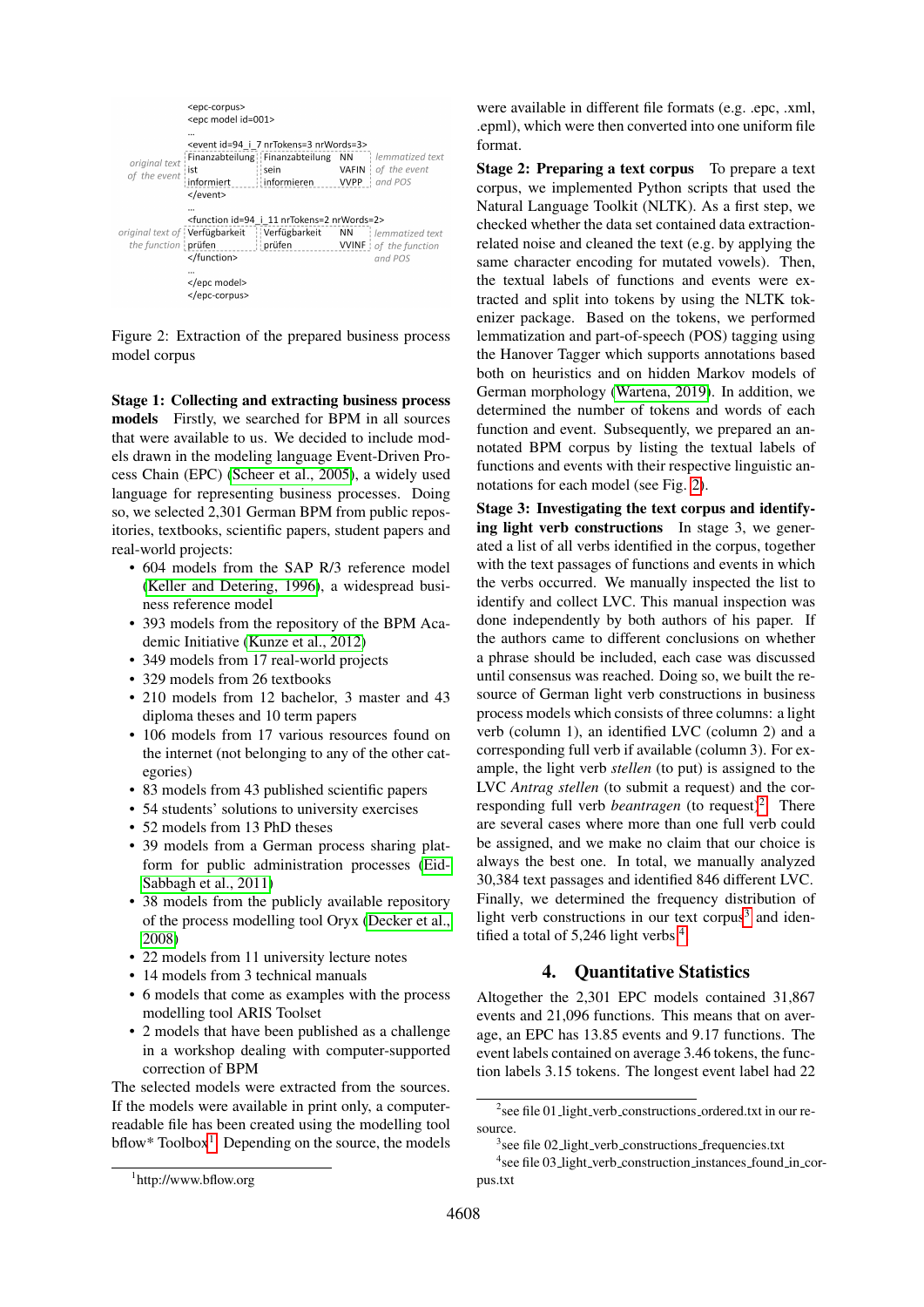| events                                       | 31,867  |  |  |  |
|----------------------------------------------|---------|--|--|--|
| functions                                    | 21,096  |  |  |  |
| in the labels of those events and functions: |         |  |  |  |
| tokens                                       | 183,611 |  |  |  |
| words                                        | 176,821 |  |  |  |
| among those tokens were:                     |         |  |  |  |
| nouns ( $NN & NE$ )                          | 77,583  |  |  |  |
| verbs $(V^*)$                                | 57,178  |  |  |  |
| adjectives (ADJA & ADJD)                     | 12,934  |  |  |  |
| pre- and postpositions $(A^*)$               | 12,321  |  |  |  |
| articles (ART)                               | 5,704   |  |  |  |
| particles (PTK*)                             | 5,663   |  |  |  |
| conjunctions $(K^*)$                         | 2,924   |  |  |  |
| numbers (CARD)                               | 2,318   |  |  |  |
| pronouns $(P^*)$                             | 1,441   |  |  |  |
| adverbs (ADV)                                | 996     |  |  |  |
| others                                       | 9,259   |  |  |  |

<span id="page-3-0"></span>Table 1: Results of POS-tagging for event and function labels

| <i>Antrag stellen</i> (to file an application) | 159 |  |
|------------------------------------------------|-----|--|
| <i>Plan erstellen</i> (to draw up a plan)      |     |  |
| Planung durchführen (to plan)                  |     |  |
| Zeit festlegen (to set time)                   | 77  |  |
| Prüfung durchführen (to conduct an exami-      | 74  |  |
| nation)                                        |     |  |
| <i>Bewertung durchführen</i> (to assess)       |     |  |
| aktenkundig machen (to record something)       |     |  |
| Rechnung durchführen (to compute)              | 59  |  |
| Nummer vergeben (to assign a number)           | 55  |  |
| Prüfung ablegen (to take an examination)       | 51  |  |
| Analyse durchführen (to carry out an analy-    | 50  |  |
| sis)                                           |     |  |

<span id="page-3-1"></span>Table 2: LVC with at least 50 occurrences

tokens, the longest function label 21 tokens. The results of the POS tagging are shown in Tab. [1.](#page-3-0) The main aim of applying POS tagging was to locate the verbs. Manual inspection showed that the POS tagger worked well for this task. This deserves to be noted because usually the quality of POS taggers is tested for whole sentences only.

#### 5. Observations

Tab. [2](#page-3-1) contains LVC that have been found most frequently in our corpus. Comparing the LVC in Tab. [2](#page-3-1) with the statistics from (Marušić, 2015) shows that the language in BPM clearly differs from those in financial reports, although both belongs to the language of business. There is no LVC that can be found both in Tab. [2](#page-3-1) and in the list of the 38 most frequent LVC that have been found in the corpus of financial reports. The most frequent LVC in the list published in (Marušić, 2015)  $(zur Verfügung stehen = to be available) was found 15$ times in our corpus of BPM. The other way around, the

most frequent LVC in our corpus (*Antrag stellen* = to file an application) is not among the list of 38 most frequent LVC (those with at least 15 occurrences) from (Marušić, 2015).

We conclude that BPM constitute a specific type of text that is worth to be studied on its own. Please note however, that we cannot claim that the frequencies from Tab. [2](#page-3-1) are representative for German BPM in general. This can be explained by the way the BPM in the corpus have been selected. For example, it was quite often the case that two similar BPM (e.g. a model of the current situation and one of a future improved process) have been published in the same text. As a consequence, both models (that shared common labels) were added to the repository. Even more repetitions can be found in the solutions to university exercises where several models described the same process.

#### 6. Conclusion

In this paper, we have presented a resource containing light verb constructions that appear in German business process models, especially in EPCs. If possible, corresponding full verbs were added manually. To extend and verify the resource, further business process models can be analyzed. Considering non-German models or models created with other visual modelling languages such as BPMN might be valuable future steps. Overall, our work contributes to research on textual labels in business process models. It serves as a foundation for automatically analyzing these models and for inferring the meaning of their texts. For example, researchers are supported in identifying modelling problems such as inconsistently labeled activities in a process model (e.g. using different phrases such as "to copy", "to make a copy", "to create a copy" instead of a consistent phrase).

Ultimately, we would like to note that the language in BPM is worth to be studied for other purposes as well. The nature of BPM offers interesting possibilities to learn temporal relations between activities – something that is out of the scope of this paper. The reason is that those models contain both information expressed as formal modelling language (the "shapes and arrows") as information expressed in natural language (the labels of the model elements). Considering both kinds of information, one can draw conclusions on which activities follow each other, which activities often occur in the same business case, are executed at the same time in parallel or exclude each other. Extracting and exploiting such information will be the subject of future work.

#### 7. Acknowledgements

Our research project was funded by the Deutsche Forschungsgemeinschaft (DFG, German Research Foundation) – project 445156547.